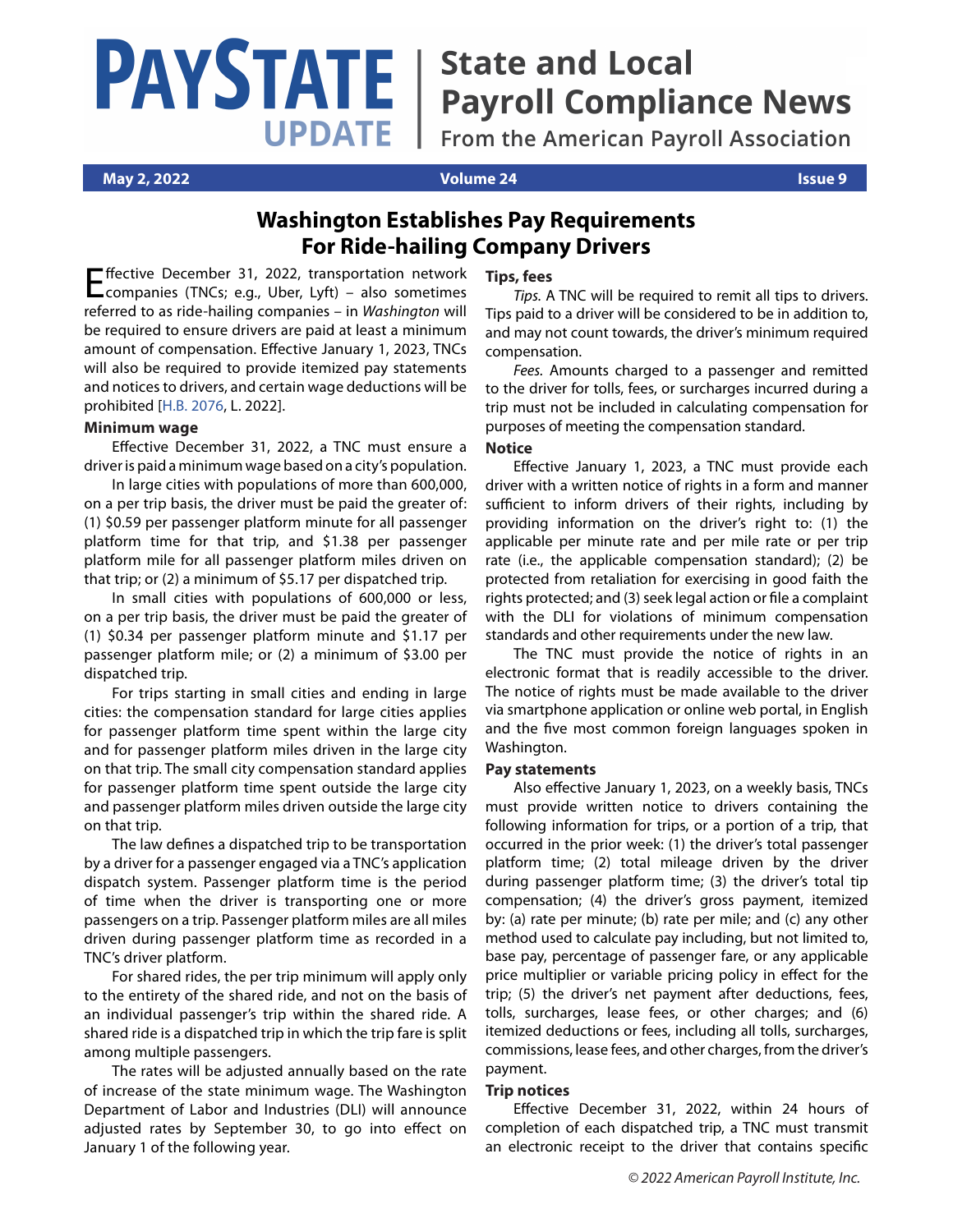information for each unique trip, or portion of a unique trip, including tip compensation, gross pay, net pay, and itemized deductions. Note that this must be provided in addition to the pay statement.

Effective January 1, 2023, a TNC must make driver per trip receipts available in a downloadable format, such as a comma-separated values file or PDF file, via smartphone application or online web portal for a period of two years from the date the TNC provided the receipt to the driver.

## **Untimely Payment on Termination Costly for Massachusetts Employers**

The *Massachusetts* Supreme Judicial Court – the highest appellate court in the state – issued an opinion clarifying that penalties for an employer's failure to pay an employee's final wages within the time required by law are set by statute at three times the amount of late wages. The appellate court's decision reversed the finding of a lower court that only awarded three times the interest that would have accrued during the time between the date of termination and the date of the late payment [*Reuter v. Methuen*, No. [SJC-](http://masscases.com/cases/sjc/489/489mass465.html)[13121](http://masscases.com/cases/sjc/489/489mass465.html) (Mass., 4-4-22)].

**WHAT THE LAW SAYS** – The final payment of wages is due to discharged employees on the date of discharge. Employees who quit can be paid on the next regular payday [\(M.G.L. ch. 149, §148\)](https://malegislature.gov/Laws/GeneralLaws/PartI/TitleXXI/Chapter149/Section148).

*Penalty.* The penalty for failure to pay wages within the time period required by law is treble (three times the amount of) damages, as liquidated damages, for any lost wages and other benefits. The employee is also entitled to be awarded the costs of litigation and reasonable attorneys' fees ([M.G.L. ch. 149, §150\)](https://malegislature.gov/Laws/GeneralLaws/PartI/TitleXXI/Chapter149/Section150).

#### **Background**

The employee, Beth Reuter, worked as a custodian at a school. She was fired by the city for misconduct after she was convicted of larceny. On the date of termination, the city owed her \$8,952.15 for accrued vacation time. Rather than paying this amount on the date of termination, the employer paid it three weeks later. After a demand from Reuter's lawyer over a year after that, the city paid Reuter \$185.42, which represented the trebled interest for the three weeks between her termination and the payment of the vacation pay. Reuter sued the school, alleging a violation of the state wage act.

#### **Analysis**

According to the appellate court opinion, there is no dispute over whether the city violated the law's requirements: both sides agree that the amount owed Reuter for accrued vacation time was paid late. The dispute is over the proper calculation of damages under the law. The opinion emphasized employee protection as the law's underlying purpose.

#### **Reason for statutory damages**

Statutory damages were established to acknowledge the consequential damages of late payments that can be severe for workers living paycheck to paycheck, but can

#### **Deductions from wages**

Also effective January 1, 2023, except as required by law, a TNC may only deduct compensation when the driver expressly authorizes the deduction in writing and does so in advance for a lawful purpose. Any authorization by a driver must be voluntary and knowing. The TNC may make deductions required under state or federal law or as directed by a court order. ■

be "too obscure and difficult" to prove. Like the rest of the statute, the liquidated damages provision applies without regard to the employer's intent.

### **Difficulty of determining final amount of pay**

#### **acknowledged**

The opinion goes on to say the statute "leaves no wiggle room." For discharged employees, the statute is "clear and emphatic: … [p]ayment, including vacation pay, is to be made in full on the day of the discharge."

The opinion acknowledges that it puts employers in a difficult position when immediately terminating employees for misconduct, such as in this case. Because wages and other benefits are due to employees on the day they are discharged, and it may be unclear how much an employee must be paid on short notice, employers would be liable for treble damages if they miscalculated the amount owed.

The law provides a reasonable grace period when the employee quits, which may be beyond the employer's control and might mean the employer does not have advance notice. The employee is also more likely to have secured a new job and have planned ahead for a delay in receiving the final paycheck.

#### **Short-term suspension recommendation**

When the employer chooses to terminate the employee, however, it must be prepared to pay the employee in full when it does so. This is true even when, like in the present case, the employee has engaged in illegal or otherwise harmful conduct. According to the opinion, this might mean the employee may have to be suspended rather than terminated for a short period of time until the employer can comply with the law.

#### **Triple amount of late payment**

Finally, the appellate court found the trial judge's conclusion that interest is the proper measure of damages for late payment of wages to be unsupported by the statute and inconsistent with its purpose. Because of the strict time-defined payment requirements and the damages provision providing for triple damages for "lost wages and other benefits," the opinion concluded that an employer is responsible for triple the amount of the late wages  $(58,952.15 \times 3 = 526,856.45$  in this case), but not triple interest (\$185.42 x 3). The former employee is also entitled to attorneys' fees and costs.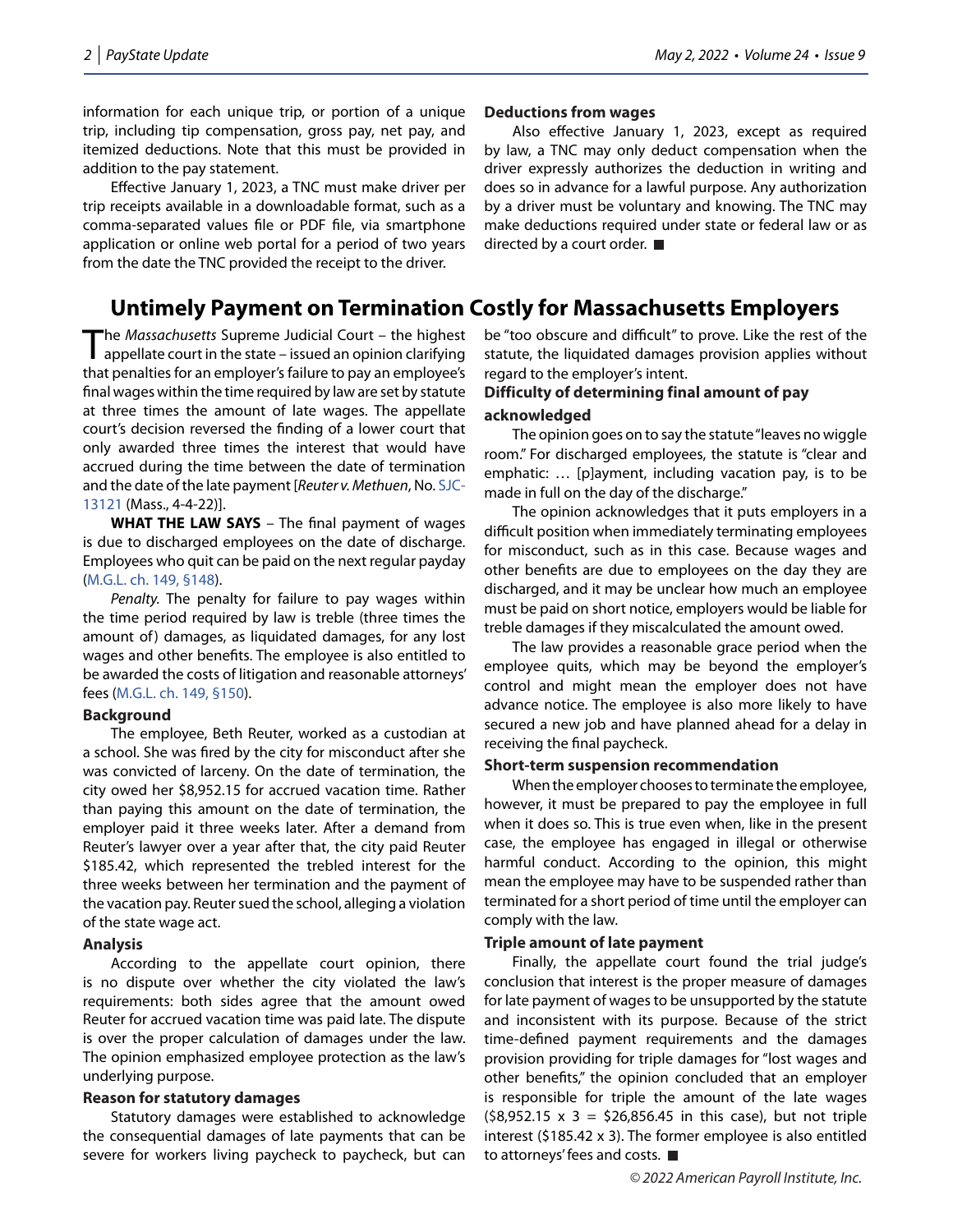## **Maine to Require Vacation Pay on Termination**

All unused vacation time accrued pursuant to an **A**employer's vacation policy in *Maine* after January 1, 2023, must be paid to the employee on termination [\[H.B. 160,](https://legislature.maine.gov/legis/bills/getPDF.asp?paper=HP0160&item=3&snum=130) L. 2022]. There are exceptions for employers with 10 or fewer employees and public employers.

#### **Current law and paid vacation policy**

Under current Maine law, whenever the terms of employment or an employer's established practice includes provisions for paid vacations, vacation pay on termination of employment has the same status as wages earned.

*Earned paid leave.* Certain Maine employers with more than 10 employees for more than 120 days in any calendar year are required to provide earned paid leave – which is like paid sick leave but can be used for any reason. Currently, earned paid leave must be paid on termination if an employer's policy either: specifically requires payout of earned paid leave on termination or - if there is no provision specific to earned paid leave - if the policy provides for payout of unused, accrued vacation on termination (see Maine Department of Labor (DOL) [FAQs\)](https://www.maine.gov/labor/labor_laws/earnedpaidleave/eplfaq/index6.shtml). Employers are permitted to establish separate policies for each type of paid leave offered.

#### **New requirements in 2023**

Effective January 1, 2023, private employers with 11 employees or more will be required to pay out all accrued, unused vacation on termination of employment. This covers situations where an employee leaves the job, as well as when a business shuts down.

When employees are covered by a collective bargaining agreement (CBA) that includes provisions addressing payment of vacation pay on termination, the CBA will govern the payment.

The requirement does not apply to public employers. The law defines a public employer as "the state, a county, a municipality, the University of Maine system, the Maine Community College system, a school administrative unit, and any other political body or its political or administrative subdivision."

Note that the DOL earned paid leave FAQs have not yet been updated to reflect the change in the law, effective January 1, 2023.

#### **Actions for unpaid wages include vacation pay**

An employer found to be in violation of the law in an action brought by an affected employee or the DOL will be liable for the amount of unpaid wages and all accrued vacation pay that must be paid to the employee on termination of employment. A judgment in favor of an employee will include a reasonable rate of interest, an amount equal to twice the amount of unpaid wages and the accrued vacation pay as liquidated damages, and costs of the action, including reasonable attorneys' fees.

## **Nine States, Virgin Islands Still Face a Credit Reduction for 2022**

The U.S. Department of Labor (DOL) updated the [balances](https://oui.doleta.gov/unemploy/budget.asp)<br>
on outstanding loans from state/territory Federal Unemployment Accounts (FUAs). As of April 22, 2022, nine states and the U.S. Virgin Islands have an outstanding FUA loan balance.

#### **States with outstanding loans**

If states have an outstanding FUA loan on January 1 of at least two consecutive years *and* on November 10 of the second year, they are subject to a credit reduction on their Federal Unemployment Tax rate until the loan has been paid off. Each year a loan continues to be unpaid, the credit reduction increases by 0.3%, though states that have made an effort to keep their balances in check have some opportunities to avoid the reduction (see *[The Payroll Source](https://bookshelf.americanpayroll.org/payroll_source/212)*®, §7.1-6).

Employers in these states will be subject to FUTA credit reductions for 2022 if the state began borrowing in 2020 and the FUA loans remain unpaid on January 1, 2021, January 1, 2022, and November 10, 2022. The additional FUTA tax would be due on January 31, 2023. If these states do not repay the loans by November 10 of this year, they will be subject to an initial credit reduction of 0.3%.

As of April 22, 2022, the following nine states have an outstanding loan balance, in addition to the Virgin Islands: *California, Colorado, Connecticut, Illinois, Massachusetts,*  *Minnesota, New Jersey, New York*, and *Pennsylvania*. These states all had loan balances in January 2022 (see [PAYSTATE UPDATE,](https://bookshelf.americanpayroll.org/psu2202/3)  [Issue 2, Vol. 24](https://bookshelf.americanpayroll.org/psu2202/3)).

#### **Virgin Islands credit reduction**

The Virgin Islands began borrowing in August 2009, has a current outstanding balance of \$96,348,605.06, and might be subject to a FUTA credit reduction of 4.1% for 2022. The potential credit reduction of 4.1% includes a basic reduction of 3.6% and Benefit Cost Rate (BCR) add-on of 0.5% (which could be waived and has been in years past). The 2022 determination will be made after the loan due date of November 10, 2022.

The territory was subject to a credit reduction of 3.3% for 2021 (see [PAYSTATE UPDATE, Issue 23, Vol. 23](https://bookshelf.americanpayroll.org/psu2123/1)). The additional FUTA tax was due, along with the 2021 Form 940, *Employer's Annual Federal Unemployment (FUTA) Tax Return,* by January 31, 2022.

#### **Additional add-ons**

Once a state/territory has had outstanding FUA loans for several years, additional types of credit reduction might also be added, including a 2.7% add-on and/or a BCR add-on. States/territories may apply to the DOL for a waiver of the BCR by July 1 of a tax year. The Virgin Islands was approved for the BCR add-on waiver for 2021. It will likely apply again for the waiver in 2022.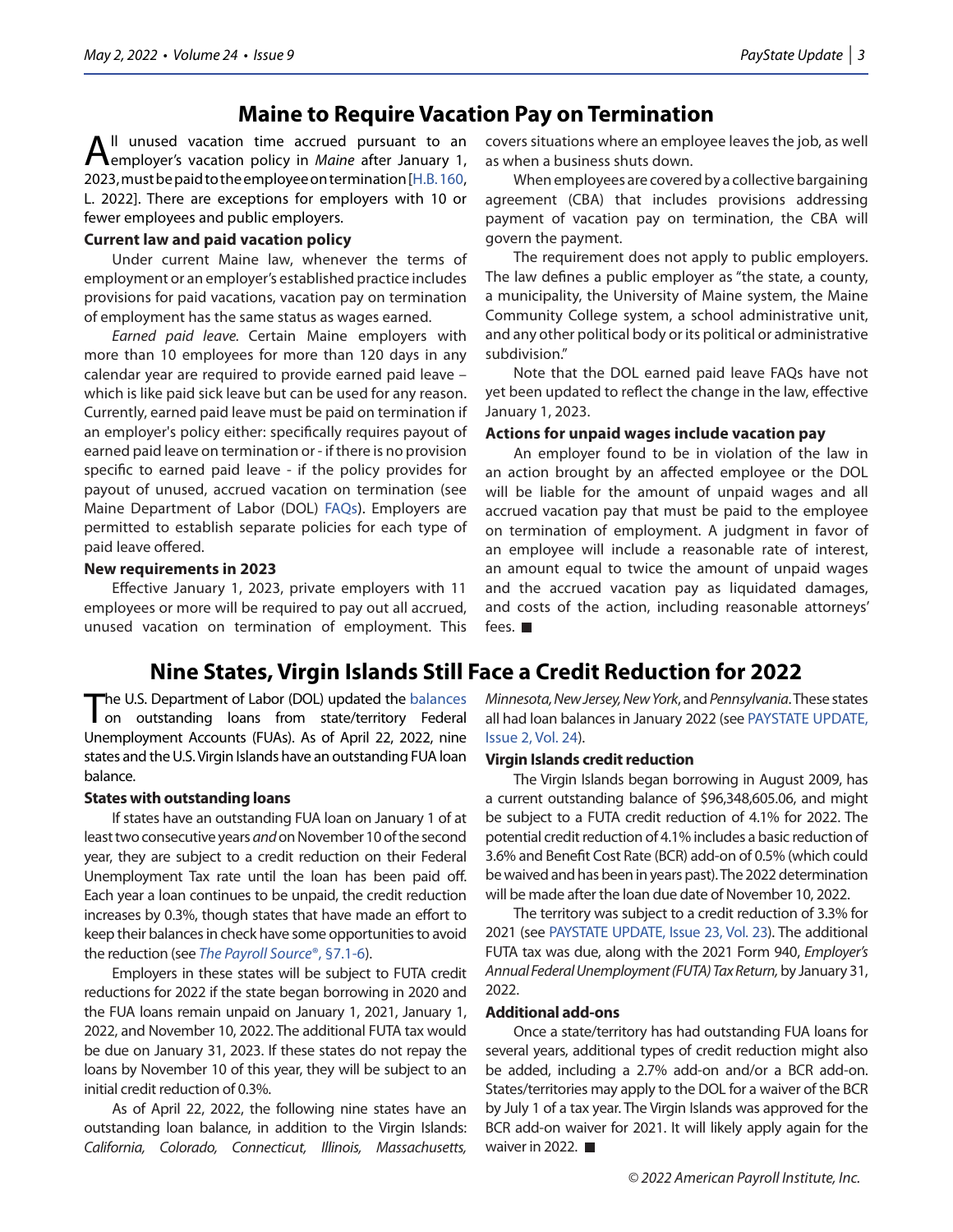## **Garnishment and Wage and Hour Resources for Employers Updated for 2022**

Garnishments and wage and hour laws are two areas that can be tricky for payroll professionals because of the many requirements. Learn how to confidently handle garnishments using the [2022 online edition](https://ebiz.americanpayroll.org/ebusiness/ProductCatalog/Product.aspx?ID=13349&utm_source=CategoryPage&_ga=2.26237053.1391006546.1650897894-14907748.1649263330) of *APA's Guide to Federal and State Garnishment Laws*. This book features easy-to-read state charts covering child support withholding orders, creditor garnishments, state tax levies, and voluntary wage assignments. It provides information on federal tax levies, bankruptcy orders, student loans, federal agency debt collections, restrictions on deductions,

new hire reporting, and more. It is also available as a [print](https://ebiz.americanpayroll.org/ebusiness/ProductCatalog/Product.aspx?ID=13328&utm_source=CategoryPage&_ga=2.26237053.1391006546.1650897894-14907748.1649263330) [publication for 2022.](https://ebiz.americanpayroll.org/ebusiness/ProductCatalog/Product.aspx?ID=13328&utm_source=CategoryPage&_ga=2.26237053.1391006546.1650897894-14907748.1649263330)

Compliance with wage and hour laws is made easier with the [2022 online edition](https://ebiz.americanpayroll.org/ebusiness/ProductCatalog/Product.aspx?ID=13350&utm_source=CategoryPage&_ga=2.60545901.1391006546.1650897894-14907748.1649263330) of *APA's Guide to Federal and State Wage & Hour Laws.* This book contains information on federal and state laws governing minimum wages, overtime, exempt vs. nonexempt employees, child labor restrictions, and more. Important state requirements are presented in easy-to-read charts. It is also available as a [print publication](https://ebiz.americanpayroll.org/ebusiness/ProductCatalog/Product.aspx?ID=13329&utm_source=CategoryPage&_ga=2.60545901.1391006546.1650897894-14907748.1649263330)  [for 2022](https://ebiz.americanpayroll.org/ebusiness/ProductCatalog/Product.aspx?ID=13329&utm_source=CategoryPage&_ga=2.60545901.1391006546.1650897894-14907748.1649263330). **■** 

# **STATE-BY-STATE**

### **CALIFORNIA**

*COVID-19 supplemental paid sick leave law violations.* The Labor Commissioner's Office (LCO) cited three temporary staffing agencies (Viking Staffing CA LLC, Human Bees Inc., and Marcos Renteria Ag Services Inc.) and joint employers Foster Farms, LLC and Foster Poultry Farms for almost \$3.8 million for failing to inform 3,476 workers of available COVID-19 supplemental paid sick leave. The LCO opened an investigation into Foster Poultry Farms in 2020 after COVID-19 outbreaks were reported at the worksite. The investigation included an audit of payroll records, which determined that the temporary staffing agencies hired staff to fill in for permanent workers affected by COVID-19 outbreaks at the processing plant, but failed to inform the temporary staff of their rights to supplemental paid sick leave. The LCO found the temporary staffing agencies, Foster Farms, LLC, and Foster Poultry Farms jointly liable for the violations [Department of Industrial Relations, [News Release](https://www.dir.ca.gov/DIRNews/2022/2022-35.html), 4-26-22].

#### **MAINE**

*Penalties for failure to file Forms W-2.* Effective for information returns, including Forms W-2 due on or after 1-31-22, employers that fail to file returns or that willfully file false or fraudulent returns are subject to a penalty of \$50 for each failure or false filing [Code Me. R. 803.07(E)(2); Revenue Services, [Maine Tax Alert,](https://www.maine.gov/revenue/sites/maine.gov.revenue/files/inline-files/ta_apr2022_vol32_iss11.pdf) April 2022 - #2].

#### **NEW JERSEY**

*Certain commercial fishermen exempt from UI coverage.* Effective 1-10-22, services provided by a commercial fisherman – whose compensation is comprised solely of a percentage of fish caught or a percentage of the proceeds from the sale of the catch – are not deemed employment under the unemployment compensation law. In other words, unemployment insurance (UI) contributions do not need to be taken out of payments for those services [\[S.B. 3501](https://www.njleg.state.nj.us/bill-search/2020/S3501), L. 2021].

#### **NEW YORK**

*Construction contractors liable for subcontractor failure to pay wages.* Effective retroactive to 1-4-22, a contractor making or taking a construction contract is liable for any unpaid wages owed to an employee, independent contractor, or third party on the employee's behalf, incurred by a subcontractor acting under, by, or for the contractor or its subcontractors for the employee's performance of labor. This does not limit the liability of a subcontractor for unpaid wages. The general contractor will be considered to be "joint and severally liable" (i.e., legally responsible, along with the subcontractor, for up to the entire amount owed plus penalties) for actions against subcontractors for unpaid wages, benefits, or wage supplements, and for failure to provide required wage notices and pay statements. If the court cannot get the amount from the subcontractor, it will require the contractor to pay. "Contractor" includes construction managers, general or prime contractors, and joint ventures entering into a construction contract with an owner [[S.B.](https://www.nysenate.gov/legislation/bills/2021/s7773) [7773](https://www.nysenate.gov/legislation/bills/2021/s7773), L. 2022].

#### **OHIO**

*Overtime pay not required for time spent traveling to and from worksites under certain circumstances.* Effective 7-6-22, an employer is not required to pay overtime to an employee for any time the employee spends: (1) walking, riding, or traveling to and from the actual place of performance of the principal activity or activities the employee is employed to perform; (2) engaged in activities preliminary to or postliminary to the principal activity or activities; or (3) engaged in activities requiring insubstantial or insignificant periods of time beyond the employee's scheduled working hours. This applies to an activity that occurs either before or after the time on any particular workday at which the employee performs their principal activity or activities.

Employers *are* required to pay overtime – meaning the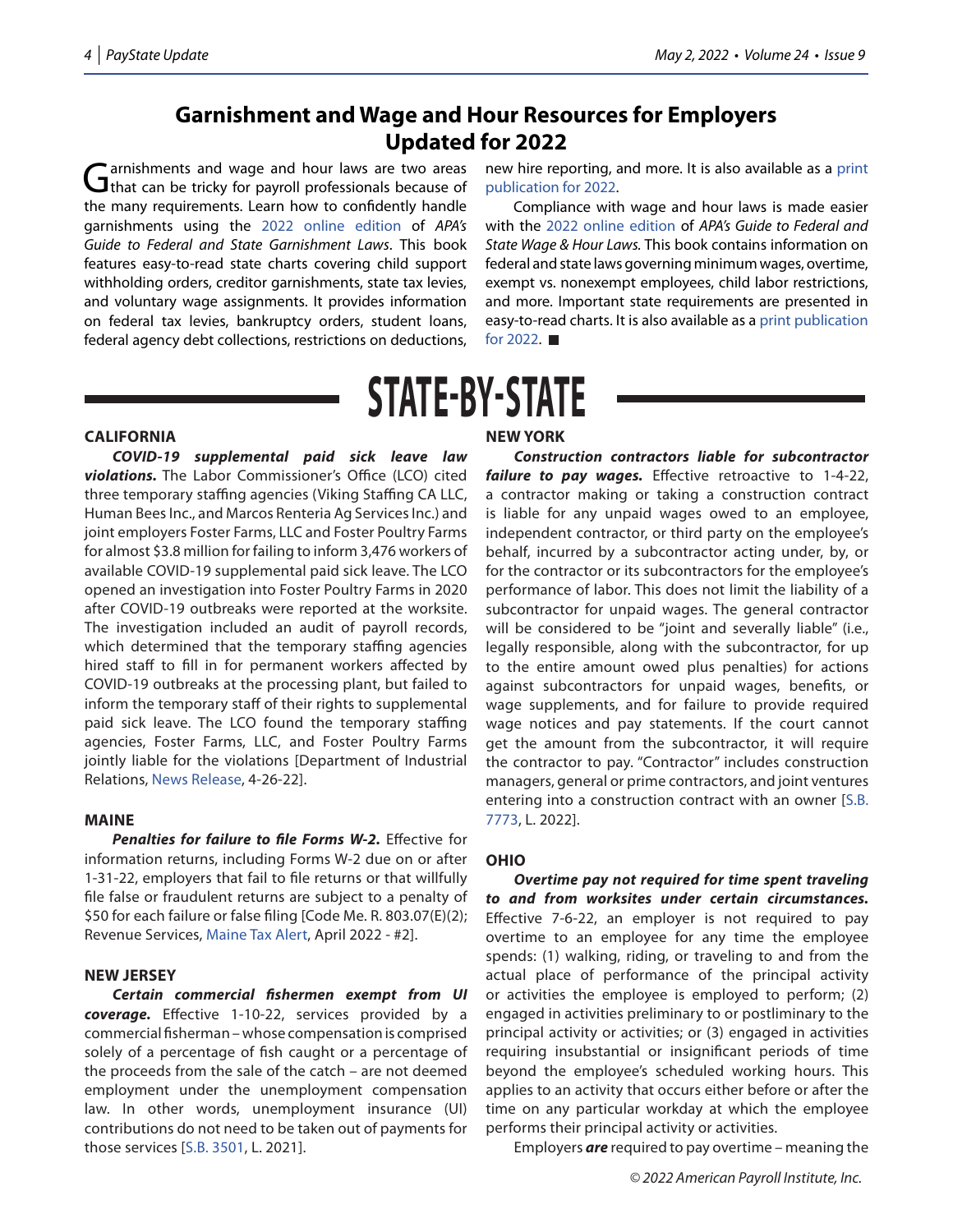exception does not apply – if the employee performs the activity: (1) during the regular workday or during prescribed hours; (2) at the specific direction of the employer; (3) pursuant to an express provision of a written or unwritten contract in effect, at the time of performance, between the employee or the employee's agent or collective bargaining representative and the employer; or (4) pursuant to a custom or practice applicable to the activity, in effect at the time of performance, at the establishment or other place where the employee is employed, and the custom or practice is not inconsistent with a contract as described in (3) [[S.B. 47,](https://ohiosenate.gov/legislation/GA134-SB-47) L. 2022].

#### **SOUTH CAROLINA**

*Nexus requirements reinstated and extended, withholding guidance issued.* The Department of Revenue (DOR) has issued a revenue ruling reinstating relaxed nexus requirements that previously expired on 3-31-22 (see [PAYSTATE UPDATE, Issue 8, Vol. 24](https://bookshelf.americanpayroll.org/psu2208/5)). The relaxed requirements are effective retroactive to 3-13-20 until 6-30-22 and provide that the DOR will not use the temporary change of an employee's work location during the COVID-19 relief period to impose withholding tax requirements.

The ruling clarifies that South Carolina withholding is not required on a resident employee's wages when the employee is working outside the state if the wages are subject to the withholding laws of the state in which they are earned and the employer is withholding income tax on behalf of the other state. The wages of nonresident employees working exclusively outside of South Carolina are not subject to withholding. The wages of a nonresident employee working partially in and partially outside of South Carolina are subject to South Carolina withholding only to the extent the wages are for services performed in South Carolina [DOR, [Revenue Ruling 22-3](https://dor.sc.gov/resources-site/lawandpolicy/Advisory%20Opinions/RR22-3.pdf), 4-21-22].

*Online tax portal guidance issued.* The Department of Revenue (DOR) reminds employers that [MyDORWAY,](https://dor.sc.gov/mydorway) the portal for online filing and tax payment, has a virtual assistant. Called Dorwin, it can help users navigate the portal without waiting to speak to a representative. The DOR also recently posted tips for using the portal, including information about account access, using the virtual assistant, locating a file number, password, and user name, and login and payment issues. For withholding accounts that require pre-payments, the payment will be displayed on the portal's Manage Payment & Returns screen until the employer files the return that the payment is associated with [DOR, [News Release](https://dor.sc.gov/resources-site/media-site/Pages/SCDOR-provides-tips-to-help-customers-with-MyDORWAY.aspx), 4-19-22].

#### **VIRGINIA**

*Employer administrative fee for child support orders clarified.* Effective 7-1-22, the employer administrative fee that may be withheld is *up to a maximum of* \$5 for each reply or remittance of an employee, which may be charged by the employer and withheld from the employee's income in addition to the child support amount to be withheld. Currently, the administrative fee is \$5. The change clarifies that an employer can charge an administrative fee of less than \$5 [[H.B. 808](https://lis.virginia.gov/cgi-bin/legp604.exe?ses=221&typ=bil&val=HB808&submit=GO), L. 2022].

*Overtime wage pay requirements to revert to FLSA requirements.* Effective 7-1-22, state overtime requirements will revert back to requirements under the federal Fair Labor Standards Act (FLSA) and all applicable exemptions, overtime calculation methods, methods of overtime payment, or other overtime provisions within the FLSA, and any applicable federal regulations, guidance, or rules will apply (this amends some previous changes to the overtime law; see [PAYSTATE UPDATE, Issue 8,](https://bookshelf.americanpayroll.org/psu2108/1) [Vol. 23](https://bookshelf.americanpayroll.org/psu2108/1)). Remedies, damages, and relief for violations will be the same as those required under the FLSA. Actions must be brought within two years, which also mirrors the FLSA. A workgroup led by the state Labor Secretary will review overtime issues and submit recommendations by 11-1-22 to the governor and legislative committees [[H.B. 1173](https://lis.virginia.gov/cgi-bin/legp604.exe?221+sum+HB1173), [S.B. 631](https://lis.virginia.gov/cgi-bin/legp604.exe?221+sum+SB631), L. 2022].

#### **WASHINGTON**

*Employer must reimburse employee fees when paycheck is returned for insufficient funds.* Effective 6-9-22, when an employer pays an employee's wages in a manner that is subsequently returned for insufficient funds, the employer must reimburse the employee for a fee charged by the employee's financial institution. The employee must provide proof to the employer within 30 days of receipt of the fee. The employer is not liable to reimburse any fees incurred by the employee if the employer presents written confirmation by the employer's financial institution that the instrument was returned for insufficient funds due to an error [\[H.B. 1794,](https://app.leg.wa.gov/billsummary?BillNumber=1794&Year=2021&Initiative=false) L. 2022].

PayState Update—**Publisher, Executive Director** - Dan Maddux; **Senior Director of Customer Service, Publications, Vendor Relations** - Eileen Gaughran; **Director of Publications** - Laura Lough, Esq.; **Managing Editor, Senior Manager of State Payroll Information Resources** - Lia Coniglio, Esq.; **Editor** - Mavanee Anderson, Esq.; **Graphic Designer** - Caren J. Bennett; **Web Implementation** - Rosemary Birardi and Edward Kowalski, Esq.

PayState Update (ISSN 1526-1948) is published biweekly by the American Payroll Institute, Inc., in cooperation with The American Payroll Association, 660 North Main Avenue, Suite 100, San Antonio, TX 78205-1217; Tel: 210-226-4600; Fax: 210-226-4027. Subscription rate per year is \$433.00. PayState Update is designed to provide authoritative information in regard to the subject matter covered. It is provided with the understanding that the publisher is not engaged in rendering legal, accounting or other professional service. If legal advice or other expert assistance is required, the services of a competent professional person should be sought. © Copyright 2022 American Payroll Institute, Inc. All rights reserved. Printed in the USA.